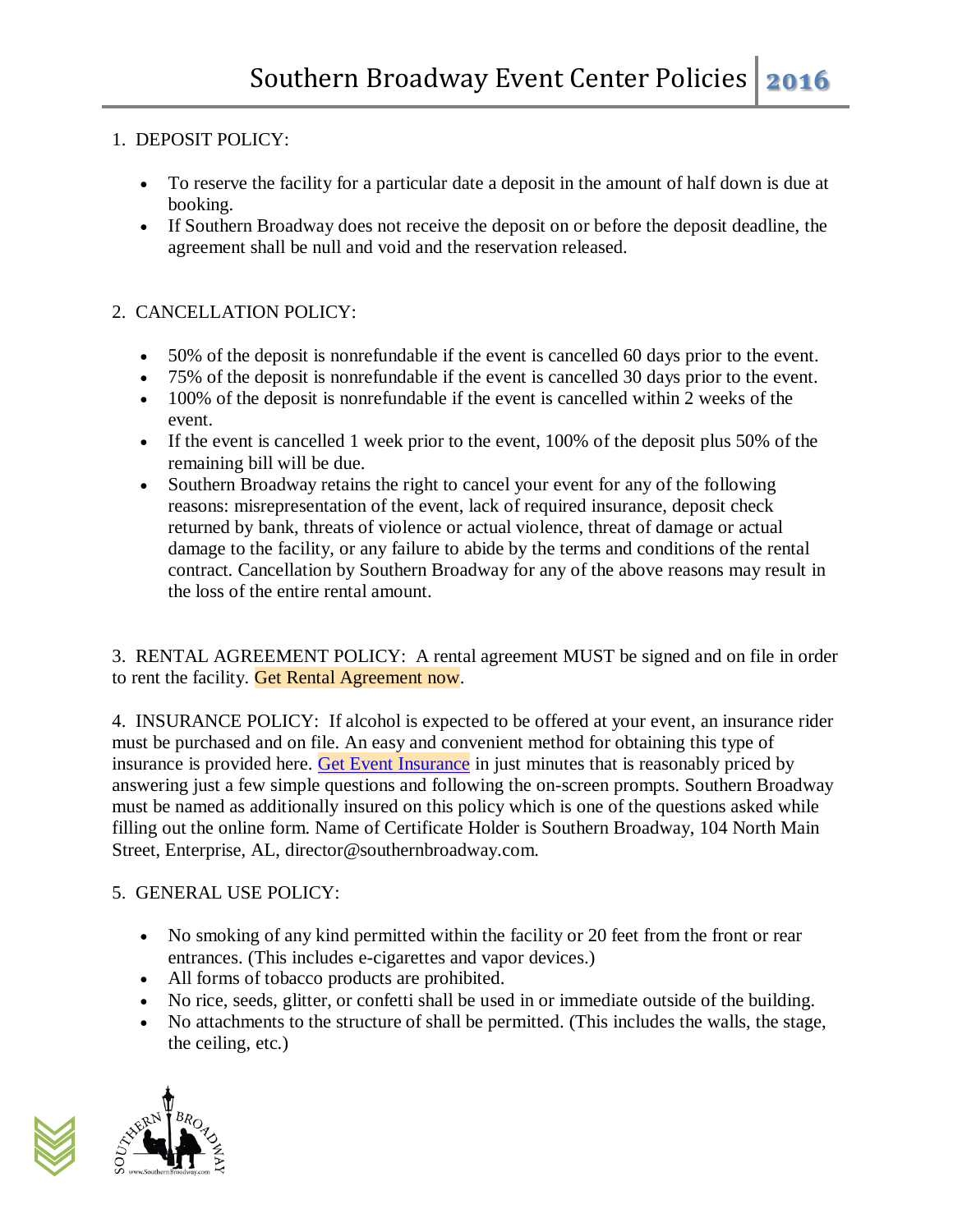- No use of the kitchen allowed unless payment for this service is received.
- No use of the upstairs greenroom allowed unless payment is received as per the rental agreement.
- Reservation dates are bound by first deposit and contract received on a "first come, first served" basis.
- All listed prices are subject to change.

## 6. DECORATION POLICY:

The following decorations are specifically prohibited at Southern Broadway—confetti (static and cannons), glitter, stickers, spray paint, liquid paint, burning objects, helium balloons, rice, streamers or poppers. Bubbles and flower petals may be used outside of buildings only.

- All decorations and equipment must be delivered and set up on the same day as the event, and removed at the conclusion of the event unless other arrangements are pre-made. Southern Broadway reserves the right to bill the sponsoring party for removal of any left items. Please inform your vendors that all pickups and deliveries of goods must be coordinated through the Southern Broadway Box Office to ensure vendor access to building and/or rental space.
- No furniture or decorative objects belonging to Southern Broadway may be moved from their respective positions.
- Renter is responsible for making arrangements for renting equipment needed for event. Southern Broadway has a limited amount of additional tables and chairs for use.
- Nothing may be nailed, tacked, taped, hung, stapled or affixed in any way to the facility, inside or out. All decorations, other than free standing, must be approved by the Southern Broadway. In no manner will renter permit any employee, guest or contracted party to deface damage or otherwise injure Southern Broadway property or its facility.
- Candles must be dripless and enclosed in a glass container of sufficient height to cover potential flame.
- Southern Broadway staff does not set up or break down equipment or furniture for the event with the exception of Southern Broadway owned tables and chairs. Due to liability, renter and/or caterer must provide adequate staff for set up, event and breakdown.
- Renter is responsible for picking up all decorations at completion of event.
- Please contact Southern Broadway a minimum of 2 weeks prior to your event to determine set up arrangements.
- Only Audio/Lighting engineers supplied by Southern Broadway are authorized to operate the sound/lighting systems equipment.

# 7. DAMAGE POLICY:

 If the Renter or Renter's staff, volunteers, participants, invitees, licensees, or any individual(s) on or near the facilities and equipment as a result of Renter's use of the

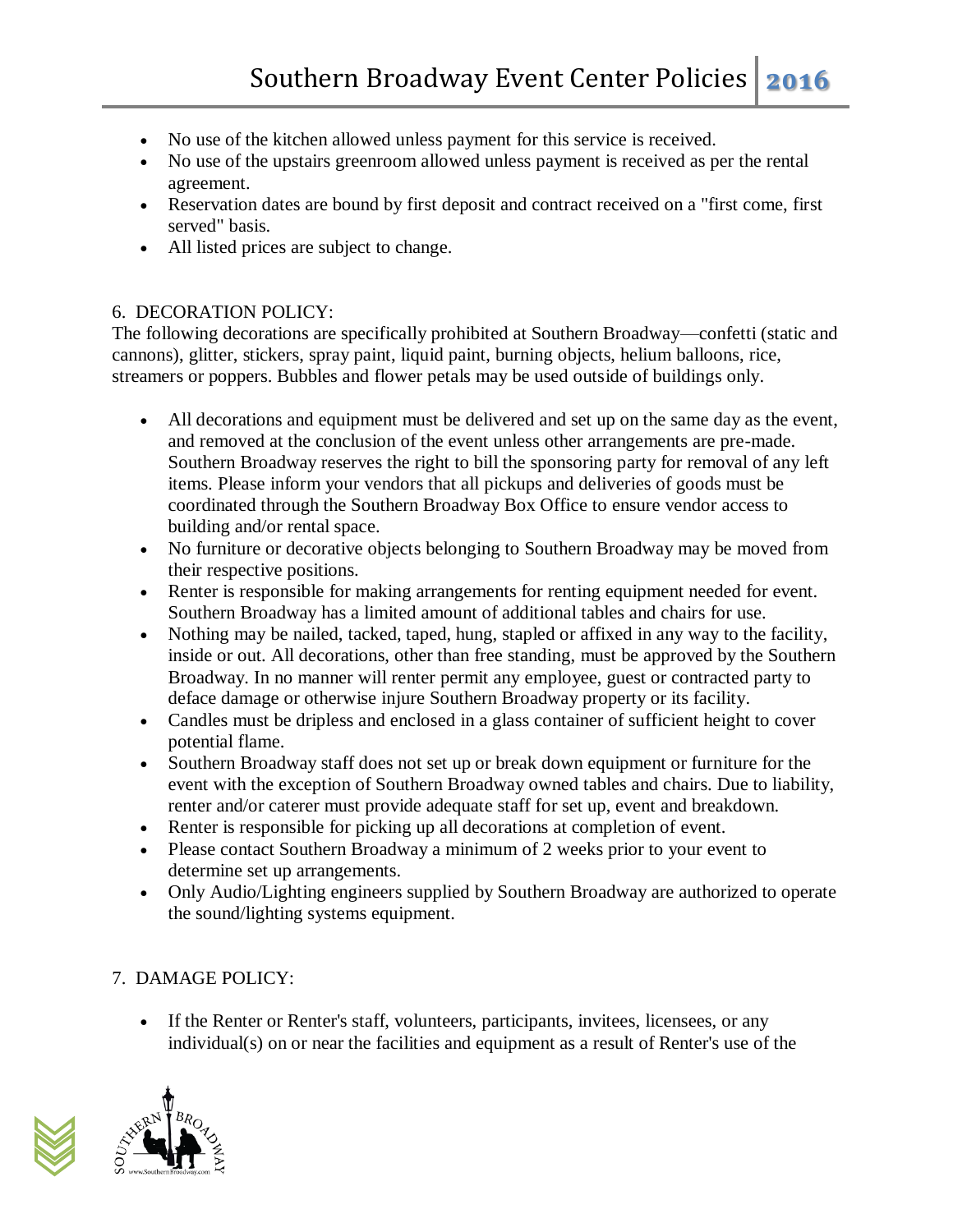facilities and equipment under the rental agreement, causes damage to Southern Broadway facilities and equipment, other than ordinary wear and tear, Renter shall pay any costs associated with repairing the damage and restoring the facilities and equipment to their condition prior to Renter's use thereof.

8. ALCOHOLIC BEVERAGES POLICY: We do not hold a liquor license with the state of Alabama. If alcohol will be served at your event, an off-duty police officer must be provided to cover the event. Contact the Enterprise Police Department dispatch who will arrange for an officer to be assigned for your event. The cost is minimal.

**Option 1: BYO (Bring Your Own) Alcohol.** Under this option there may be no event admission charges and no charge for the alcohol can be imposed upon the guests. Rental party is solely responsible for all alcohol distribution and consumption and takes full liability to ensure guests comply with all applicable state and local laws governing alcohol consumption. (An insruance rider must be purchased to cover this type event.)

**Option 2: Special Event License.** Under this option responsible party makes application to the state **30 days prior to event** for the issuance of a special event license. If granted, the license would cover the retail sale of alcohol on the day of the event. An event bar would allow your guests to purchase beer, wine, and liquor on the day of the event. This license would also allow the purchase of alcohol from the ABC store. (An insurance rider must be purchased and held on file to cover this type of event.)

9. NUISANCE POLICY: We reserve the right to refuse service or ask someone to leave the premises if they are acting in an inappropriate and disruptive manner.

## 10. CATERING POLICY:

No food or beverage of any kind will be permitted to be brought into the facility other than by the contracted caterer. The Renter is fully responsible for all arrangements and any contract entered into with any caterer of the event. Our catering policy allows food service from any caterer licensed by the State of Alabama. No homemade items may be sold or served at this facility. Your catering contract must include all table linens for meals and servings stations as well as adequate clean up immediately following the event. Caterers must collect all trash generated from the event on the night of the event and dispose of properly.

## 11. RESTRICTIONS & SAFETY:

- No controlled substances allowed on the premises.
- Renter agrees to abide by and comply with directions and instructions issued by any uniformed police or security officer

# 12. EVENT CONCLUSION: